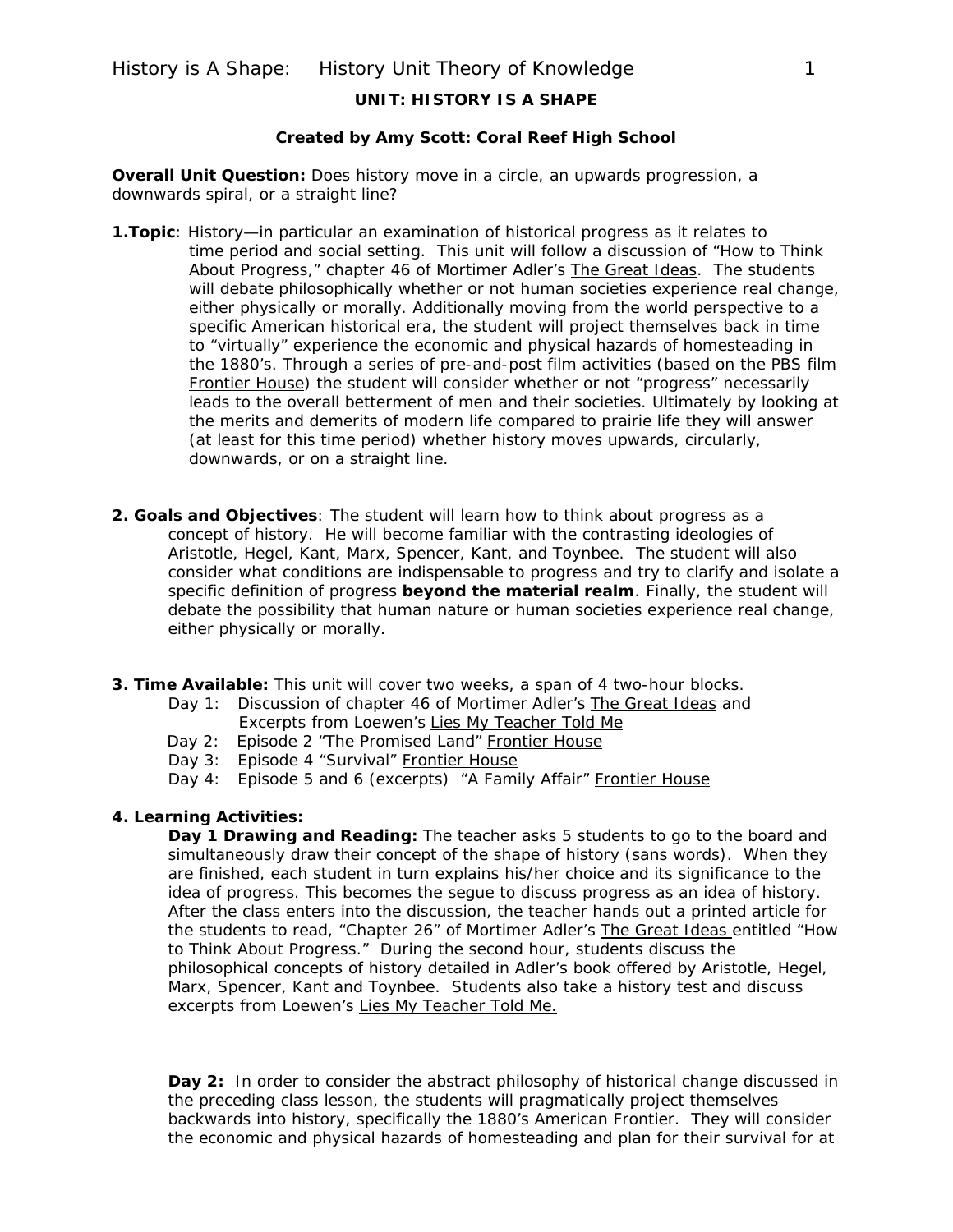## History is A Shape: History Unit Theory of Knowledge 2

least a six-month period. Additionally they will look at the merits and demerits of modern life compared to prairie life.

**Procedure Role Play:** Girls pick a husband and the pairs decide that they are going to leave St. Louis Missouri and travel to the Montana territory to acquire land under the Homesteading Act of 1862. (If there is an unequal number of boys and girls, the remaining students can play the part of spinster sister or aunt or children of the homesteaders). They have three choices of transportation and must budget their trip, select supplies, and consider the perils they might face. After each couple or grouping reads to the class their list of supplies and projections, they study an actual list provided by an 1880's homesteader to note what provisions they forgot and what perils they failed to consider. Following this activity, they view a one-hour excerpt "The Promised Land", "Home Sweet Home," and "Meltdown" from the PBS series Frontier House in which three modern families go back in time.

**Day 3:Simulating an Economic Community:** Continuing the "real-life" experience, newlyweds, families, or groups are told that they have arrived in Montana and have established a homestead, but are dangerously short of supplies and food. They may not make it through the winter. Have them brainstorm to generate money to trade at the general store or to shore up their cattle and crop reserves. After 30 minutes, student groups report to the general class their creative solutions. During the second hour, students watch the 1 hour excerpt from the PBS Frontier House DVD entitled "A Bride Comes West; Do or Die; All Work and No Play."

**Day 4: Brainstorming and Debate:** Before viewing clips from the remaining 3 hours of Frontier House, students will plan for a school and predict which families will exhibit necessary survival skills to make it through the winter.

**Procedure:** Students (acting as homesteaders) will (theoretically) build and structure a community school for their children. First they must hire a schoolteacher considering which classmate is best suited for this job. What will they pay him or her? How will they be housed? Of what will the curriculum consist? What will serve as the schoolhouse? During what months will school be in session? What supplies will be needed? Lastly, since children of varying ages will attend in a one-room schoolhouse, how should the teacher be expected to manage and plan for such a diverse group?

The students will debate which family (from the film) will survive the winter based upon their knowledge of the family's prior patterns and behavior and how they will respond to their departures back to the  $21<sup>st</sup>$  century.

View remaining clips from the series: "Downhill to Winter"; "The Final Reckoning" ""New Frontiers."

During the last 10 minutes of the block, the class will discuss whether or not the three families in the PBS series **Frontier House** made their transition from the past to the present successfully. Additionally was the move from the 1880's to the 21<sup>st</sup> century an upwards progression, a circle, a downwards spiral, or a flat line?

#### **5. Assessment:**

 1. Supply list, projected cost of move, mode of transportation, and anticipated hardships to be turned in as a group on day one. 2. Day 3 will require a list of at least 5 brainstorming ideas for creatively raising money and shoring up livestock.

3. Day 4 will require a detailed plan for setting up a community school which addresses all seven questions provided by the teacher. Additionally, selected students will debate the pro's and con's of which families will fare better during their 6 month stay on the prairie.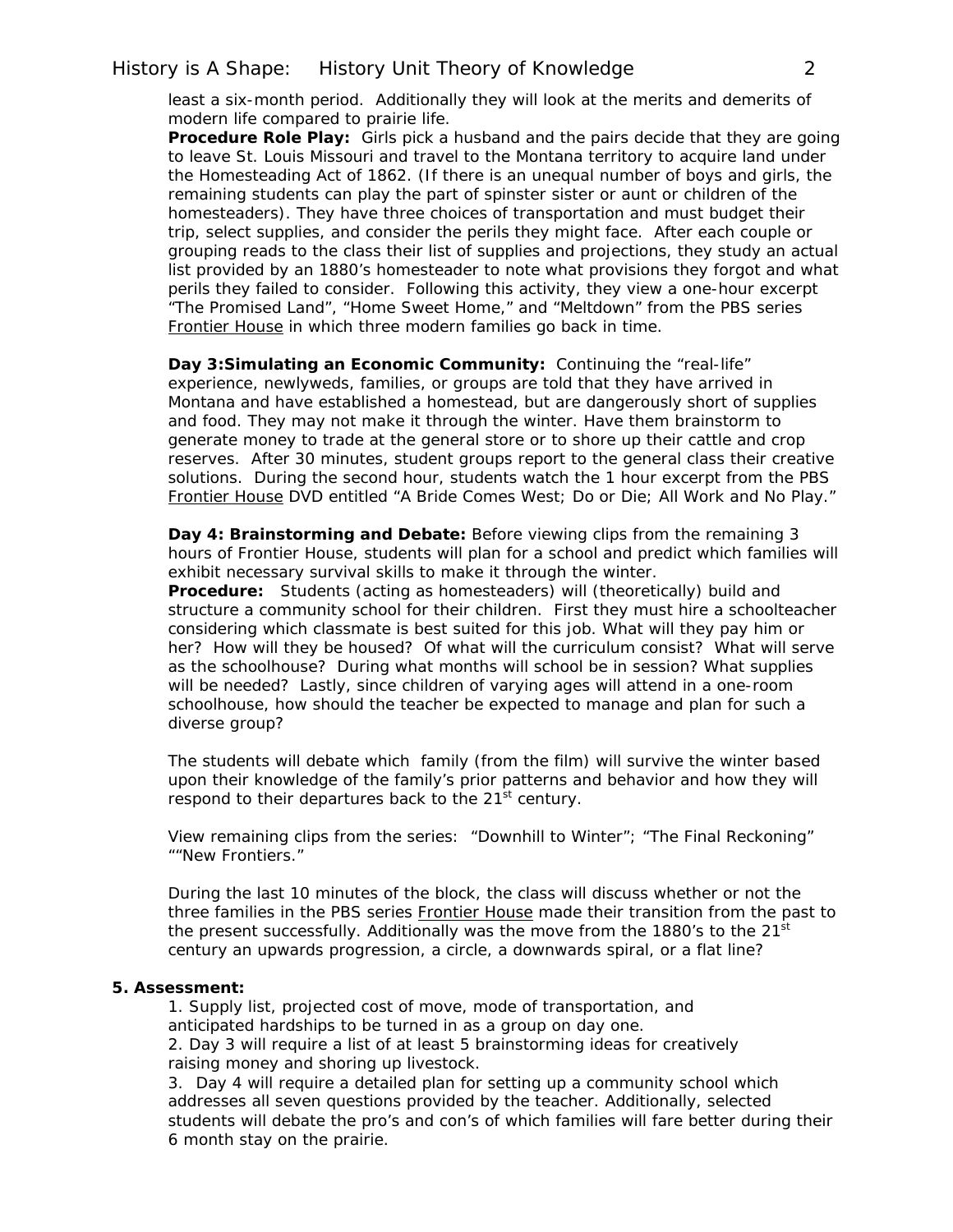#### **6. Supplies/Materials:**

- 1. The PBS DVD **Frontier House**
- **2.** Three worksheets that specifically spell out each day's activities.
- 3. A Xeroxed list of an actual homesteader's supply list (on PBS website listed below)
- 4. An historical cost sheet for supplies, transportation, and livestock during the 1880's that the students may use as reference when calculating their move. (Found on the PBS website below)
- 5 DVD player and projector
- 6 Computer for PowerPoint presentations with projector
- 7 CD Rom Drive for playing music or portable boom box
- 8. Invaluable resource/historical reference: the PBS website for **Frontier House** that contains interactive games and activities, video clips, and historical maps and documents as primary sources for research:

 **<http://www.pbs.org/wnet/frontierhouse/>**

- 9. A chapter Xeroxed with permissions from Mortimer Adler's The Great Ideas, Chapter 46 "How to Think About Progress."
- 10. A handout with excerpts from James Loewen's *Lies My Teacher Told Me.*

**Day 5: Will and Ariel Durant Handout**. Read the class before and answer the accompanying handout before coming to class today.

In class discussion of answers and ideas contained within handout.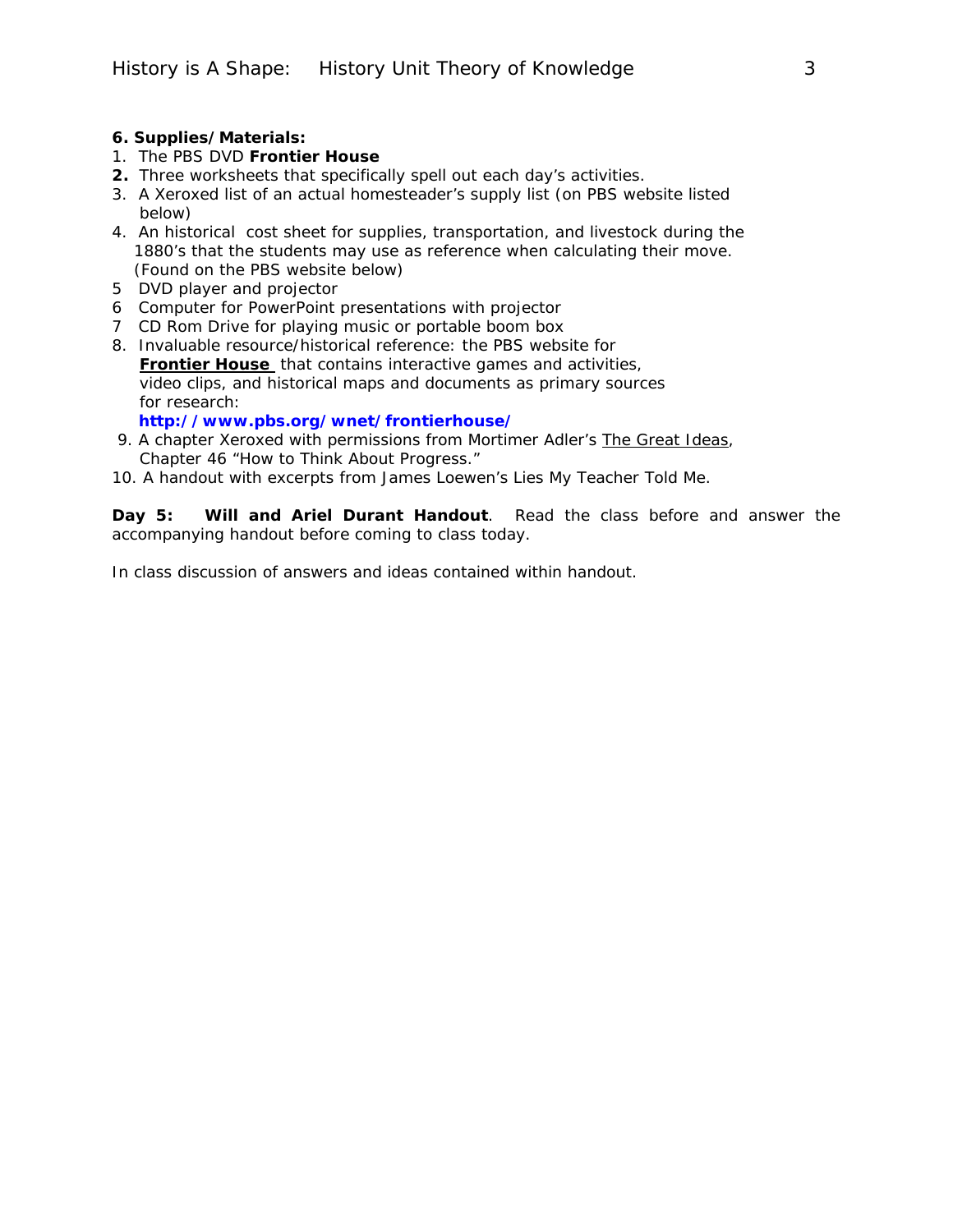# Frontier House

The Homestead Act, passed by Congress on May 20, 1862, declares that any citizen of the United States can claim 160 acres of surveyed government land. **After payment of a nominal filing fee, homesteaders are to "improve" their land by living on it, building a dwelling, and planting crops. If the settlers fulfill these requirements, and remain on their homestead for a period of five years, the land becomes their property.** 

Via the Homestead Act, vast amounts of the public domain -- 270 million acres, or [10%](http://www.pbs.org/wnet/frontierhouse/frontierlife/tenpercent.html) of the continental United States -- were opened up to private citizens.

Over the 124-year history of the Act, more than 2 million individuals filed claims. Of these, only 783,000 -- less than half -- ultimately obtained the deeds for their homesteads.



Despite the odds, thousands of settlers from all walks of life -- including single women, recently freed slaves, and newly



arrived immigrants -- went to the frontier to meet the challenge of "proving up" their claims and keeping their "free" land. A popular camp song of the 1870s cheered:

"Come along, come along, don't be alarmed;

Uncle Sam is rich enough to give us all a farm!"

You currently live in St. Louis. It is the 1880's and you have decided (along with your wife or husband) to seek a new life in the Montana Territory. There are preparations to be made, supplies to be bought, and possibly wagons to be loaded. Use the planning sheet below to prepare for your journey. Choose your method of travel and consider any skills you may need to acquire. Predict or anticipate any perils, physical and psychological, you may face.

Into which half of the 783,000 settlers will you be classified, the half that fails or the half that succeeds?



**Transportation**: You have three choices.

1. You may travel by steamboat. Cabin fare is \$300.00 and cabin freight costs 12 cents a pound. Your trip is approximately 2,200 miles up the Missouri River from St. Louis. The Missouri is navigable for only a few short weeks each

summer, and the boats frequently run aground, sink, or burn after their boilers explode.

2. You may travel instead by prairie schooner, a lighter form of covered wagon that weighs about one ton, is 14 feet long, 4 feet wide, and 2 feet deep. The wagon and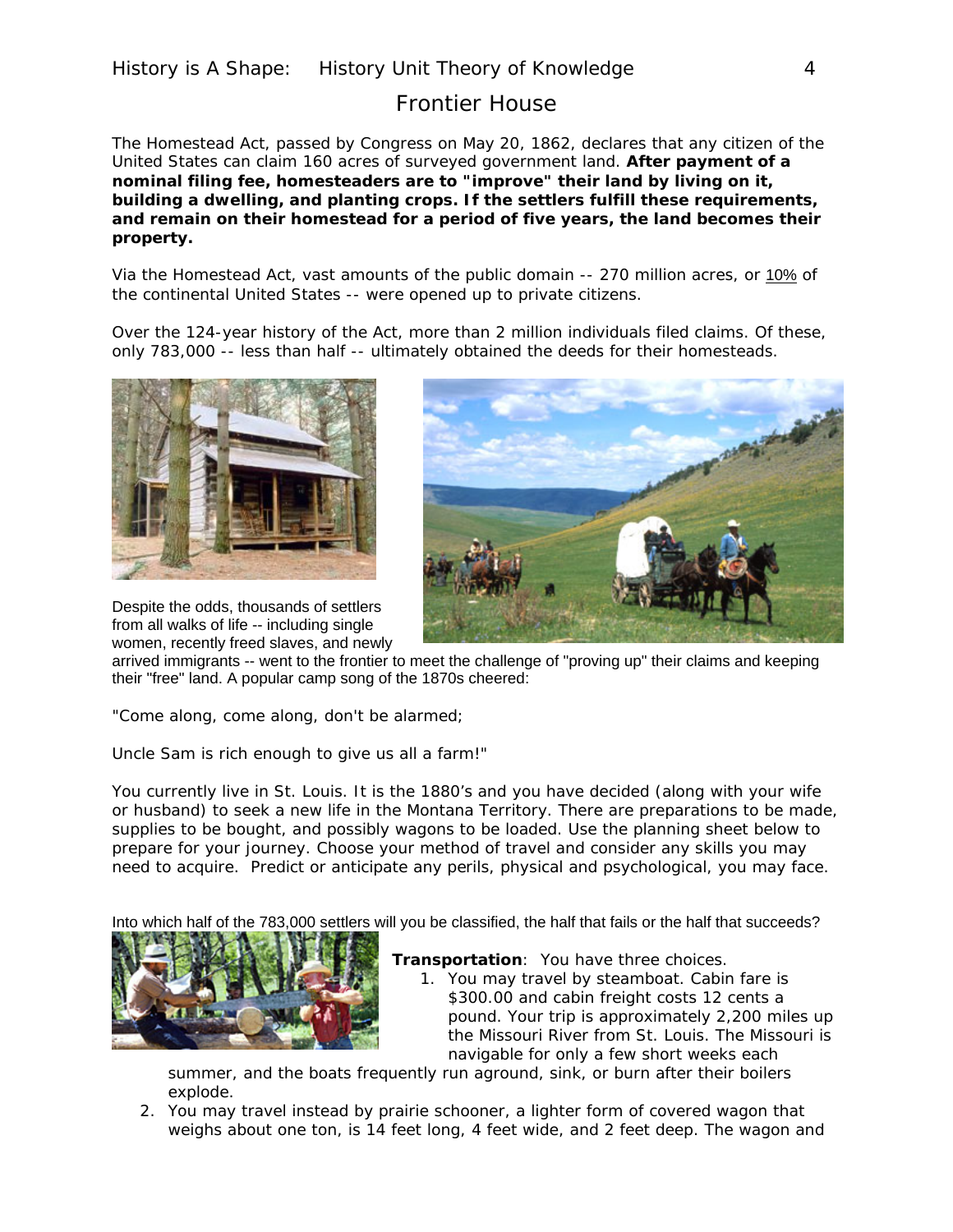## History is A Shape: History Unit Theory of Knowledge 5

oxen cost about \$400. Once on the road, you can expect to travel 12 to 20 miles a day, under the best conditions. In the immense open spaces of the Great Plains, this frequently means that you will stop for the night within sight of your previous day's campsite. In poor conditions -- when the ground is muddy or rocky, when there are rivers to be crossed, or when there are hills to be climbed -- you might toil all day long to progress less than five miles.

3. A new method of travel only recently available in the 1880's is by rail. The train will cost you \$3.00 a day per person, but when you get to Montana (in about 2 weeks) supplies will be very expensive if you can find them. On the train, you can rent thin straw mattresses at \$3.00 apiece that you may place under the seats where other passengers sit and sleep upright. There is a common toilet and a cook stove shared by 30 immigrants. Wealthier settlers can rent out entire boxcars, in which to transport not only their family members, but also their household goods, farming equipment, and up to six heads of cattle.

\_\_\_\_\_\_\_\_\_\_\_\_\_\_\_\_\_\_\_\_\_\_\_\_\_\_\_\_\_\_\_\_\_\_\_\_\_\_\_\_\_\_\_\_\_\_\_\_\_\_\_\_\_\_\_\_\_\_\_\_\_\_\_\_\_\_\_

\_\_\_\_\_\_\_\_\_\_\_\_\_\_\_\_\_\_\_\_\_\_\_\_\_\_\_\_\_\_\_\_\_\_\_\_\_\_\_\_\_\_\_\_\_\_\_\_\_\_\_\_\_\_\_\_\_\_\_\_\_\_\_\_\_\_\_\_\_\_ \_\_\_\_\_\_\_\_\_\_\_\_\_\_\_\_\_\_\_\_\_\_\_\_\_\_\_\_\_\_\_\_\_\_\_\_\_\_\_\_\_\_\_\_\_\_\_\_\_\_\_\_\_\_\_\_\_\_\_\_\_\_\_\_\_\_\_\_\_\_

\_\_\_\_\_\_\_\_\_\_\_\_\_\_\_\_\_\_\_\_\_\_\_\_\_\_\_\_\_\_\_\_\_\_\_\_\_\_\_\_\_\_\_\_\_\_\_\_\_\_\_\_\_\_\_\_\_\_\_\_\_\_\_\_\_\_\_\_\_\_ \_\_\_\_\_\_\_\_\_\_\_\_\_\_\_\_\_\_\_\_\_\_\_\_\_\_\_\_\_\_\_\_\_\_\_\_\_\_\_\_\_\_\_\_\_\_\_\_\_\_\_\_\_\_\_\_\_\_\_\_\_\_\_\_\_\_\_\_\_\_

\_\_\_\_\_\_\_\_\_\_\_\_\_\_\_\_\_\_\_\_\_\_\_\_\_\_\_\_\_\_\_\_\_\_\_\_\_\_\_\_\_\_\_\_\_\_\_\_\_\_\_\_\_\_\_\_\_\_\_\_\_\_\_\_\_\_\_\_\_\_

 $\overline{\phantom{a}}$  , and the contribution of the contribution of the contribution of the contribution of the contribution of the contribution of the contribution of the contribution of the contribution of the contribution of the

 Which method of transportation will you choose? Why? \_\_\_\_\_\_\_\_\_\_\_\_\_\_\_\_\_\_\_\_\_\_\_\_\_\_\_\_\_\_\_\_\_\_\_\_\_\_\_\_\_\_\_\_\_\_\_\_\_\_\_\_\_\_\_\_\_\_\_\_\_\_\_\_\_\_\_

#### **Now decide**

1. How much money will you need for everything: transportation, supplies, and homesteading?

2. If traveling by prairie schooner, will you travel alone or with 2 or more couples? Why? Additionally estimate the time it will take to make the trip from St. Louis to The Montana territory.

\_\_\_\_\_\_\_\_\_\_\_\_\_\_\_\_\_\_\_\_\_\_\_\_\_\_\_\_\_\_\_\_\_\_\_\_\_\_\_\_\_\_\_\_\_\_\_\_\_\_\_\_\_\_\_\_\_\_\_\_\_\_\_\_\_\_\_\_\_\_ \_\_\_\_\_\_\_\_\_\_\_\_\_\_\_\_\_\_\_\_\_\_\_\_\_\_\_\_\_\_\_\_\_\_\_\_\_\_\_\_\_\_\_\_\_\_\_\_\_\_\_\_\_\_\_\_\_\_\_\_\_\_\_\_\_\_\_\_\_\_

\_\_\_\_\_\_\_\_\_\_\_\_\_\_\_\_\_\_\_\_\_\_\_\_\_\_\_\_\_\_\_\_\_\_\_\_\_\_\_\_\_\_\_\_\_\_\_\_\_\_\_\_\_\_\_\_\_\_\_\_\_\_\_\_\_\_\_\_\_\_ \_\_\_\_\_\_\_\_\_\_\_\_\_\_\_\_\_\_\_\_\_\_\_\_\_\_\_\_\_\_\_\_\_\_\_\_\_\_\_\_\_\_\_\_\_\_\_\_\_\_\_\_\_\_\_\_\_\_\_\_\_\_\_\_\_\_\_\_\_\_  $\mathcal{L}_\mathcal{L} = \mathcal{L}_\mathcal{L} = \mathcal{L}_\mathcal{L} = \mathcal{L}_\mathcal{L} = \mathcal{L}_\mathcal{L} = \mathcal{L}_\mathcal{L} = \mathcal{L}_\mathcal{L} = \mathcal{L}_\mathcal{L} = \mathcal{L}_\mathcal{L} = \mathcal{L}_\mathcal{L} = \mathcal{L}_\mathcal{L} = \mathcal{L}_\mathcal{L} = \mathcal{L}_\mathcal{L} = \mathcal{L}_\mathcal{L} = \mathcal{L}_\mathcal{L} = \mathcal{L}_\mathcal{L} = \mathcal{L}_\mathcal{L}$ \_\_\_\_\_\_\_\_\_\_\_\_\_\_\_\_\_\_\_\_\_\_\_\_\_\_\_\_\_\_\_\_\_\_\_\_\_\_\_\_\_\_\_\_\_\_\_\_\_\_\_\_\_\_\_\_\_\_\_\_\_\_\_\_\_\_\_\_\_\_ \_\_\_\_\_\_\_\_\_\_\_\_\_\_\_\_\_\_\_\_\_\_\_\_\_\_\_\_\_\_\_\_\_\_\_\_\_\_\_\_\_\_\_\_\_\_\_\_\_\_\_\_\_\_\_\_\_\_\_\_\_\_\_\_\_\_\_\_\_\_

\_\_\_\_\_\_\_\_\_\_\_\_\_\_\_\_\_\_\_\_\_\_\_\_\_\_\_\_\_\_\_\_\_\_\_\_\_\_\_\_\_\_\_\_\_\_\_\_\_\_\_\_\_\_\_\_\_\_\_\_\_\_\_\_\_\_\_\_\_\_ \_\_\_\_\_\_\_\_\_\_\_\_\_\_\_\_\_\_\_\_\_\_\_\_\_\_\_\_\_\_\_\_\_\_\_\_\_\_\_\_\_\_\_\_\_\_\_\_\_\_\_\_\_\_\_\_\_\_\_\_\_\_\_\_\_\_\_\_\_\_ \_\_\_\_\_\_\_\_\_\_\_\_\_\_\_\_\_\_\_\_\_\_\_\_\_\_\_\_\_\_\_\_\_\_\_\_\_\_\_\_\_\_\_\_\_\_\_\_\_\_\_\_\_\_\_\_\_\_\_\_\_\_\_\_\_\_\_\_\_\_ \_\_\_\_\_\_\_\_\_\_\_\_\_\_\_\_\_\_\_\_\_\_\_\_\_\_\_\_\_\_\_\_\_\_\_\_\_\_\_\_\_\_\_\_\_\_\_\_\_\_\_\_\_\_\_\_\_\_\_\_\_\_\_\_\_\_\_\_\_\_ \_\_\_\_\_\_\_\_\_\_\_\_\_\_\_\_\_\_\_\_\_\_\_\_\_\_\_\_\_\_\_\_\_\_\_\_\_\_\_\_\_\_\_\_\_\_\_\_\_\_\_\_\_\_\_\_\_\_\_\_\_\_\_\_\_\_\_\_\_\_

\_\_\_\_\_\_\_\_\_\_\_\_\_\_\_\_\_\_\_\_\_\_\_\_\_\_\_\_\_\_\_\_\_\_\_\_\_\_\_\_\_\_\_\_\_\_\_\_\_\_\_\_\_\_\_\_\_\_\_\_\_\_\_\_\_\_\_\_\_\_ \_\_\_\_\_\_\_\_\_\_\_\_\_\_\_\_\_\_\_\_\_\_\_\_\_\_\_\_\_\_\_\_\_\_\_\_\_\_\_\_\_\_\_\_\_\_\_\_\_\_\_\_\_\_\_\_\_\_\_\_\_\_\_\_\_\_\_\_\_\_

\_\_\_\_\_\_\_\_\_\_\_\_\_\_\_\_\_\_\_\_\_\_\_\_\_\_\_\_\_\_\_\_\_\_\_\_\_\_\_\_\_\_\_\_\_\_\_\_\_\_\_\_\_\_\_\_\_\_\_\_\_\_\_\_\_\_\_\_\_\_ \_\_\_\_\_\_\_\_\_\_\_\_\_\_\_\_\_\_\_\_\_\_\_\_\_\_\_\_\_\_\_\_\_\_\_\_\_\_\_\_\_\_\_\_\_\_\_\_\_\_\_\_\_\_\_\_\_\_\_\_\_\_\_\_\_\_\_\_\_\_ \_\_\_\_\_\_\_\_\_\_\_\_\_\_\_\_\_\_\_\_\_\_\_\_\_\_\_\_\_\_\_\_\_\_\_\_\_\_\_\_\_\_\_\_\_\_\_\_\_\_\_\_\_\_\_\_\_\_\_\_\_\_\_\_\_\_\_\_\_\_ \_\_\_\_\_\_\_\_\_\_\_\_\_\_\_\_\_\_\_\_\_\_\_\_\_\_\_\_\_\_\_\_\_\_\_\_\_\_\_\_\_\_\_\_\_\_\_\_\_\_\_\_\_\_\_\_\_\_\_\_\_\_\_\_\_\_\_\_\_\_ \_\_\_\_\_\_\_\_\_\_\_\_\_\_\_\_\_\_\_\_\_\_\_\_\_\_\_\_\_\_\_\_\_\_\_\_\_\_\_\_\_\_\_\_\_\_\_\_\_\_\_\_\_\_\_\_\_\_\_\_\_\_\_\_\_\_\_\_\_\_ \_\_\_\_\_\_\_\_\_\_\_\_\_\_\_\_\_\_\_\_\_\_\_\_\_\_\_\_\_\_\_\_\_\_\_\_\_\_\_\_\_\_\_\_\_\_\_\_\_\_\_\_\_\_\_\_\_\_\_\_\_\_\_\_\_\_\_\_\_\_ \_\_\_\_\_\_\_\_\_\_\_\_\_\_\_\_\_\_\_\_\_\_\_\_\_\_\_\_\_\_\_\_\_\_\_\_\_\_\_\_\_\_\_\_\_\_\_\_\_\_\_\_\_\_\_\_\_\_\_\_\_\_\_\_\_\_\_\_\_\_

3. What supplies in what specific amounts will you take with you or buy when you get to Montana?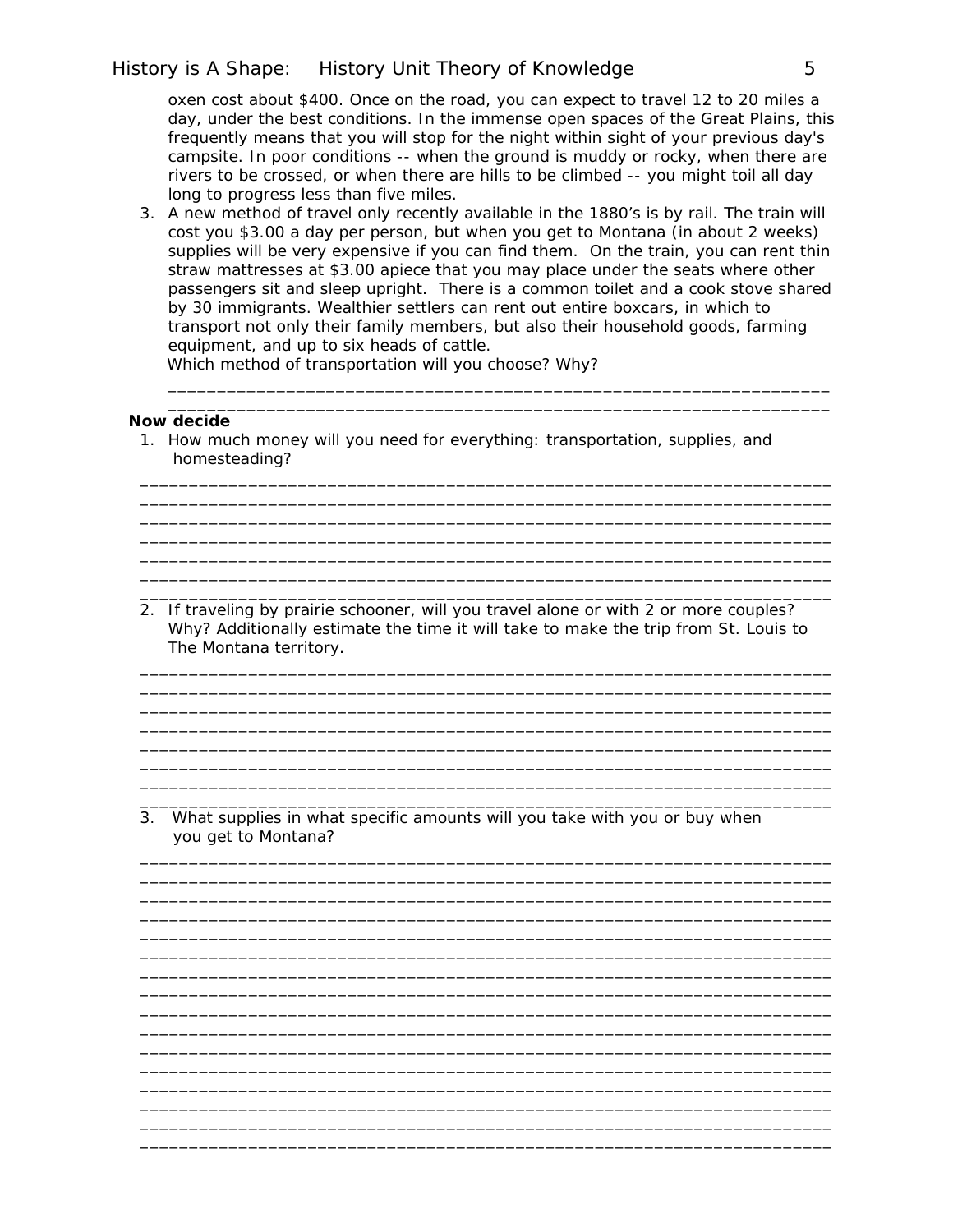4. What skills will you need to develop to survive?

5. What might prove to be your greatest hardships?

Related PBS Websites: Changing Landscape

http://www.sprocketworks.com/shockwave/load.asp?SprMovie=ustimemapweb

Take a journey

http://www.pbs.org/wnet/frontierhouse/resources/lp1\_step2.html

Sing a prairie ballad

http://www.contemplator.com/folk2/betsey.html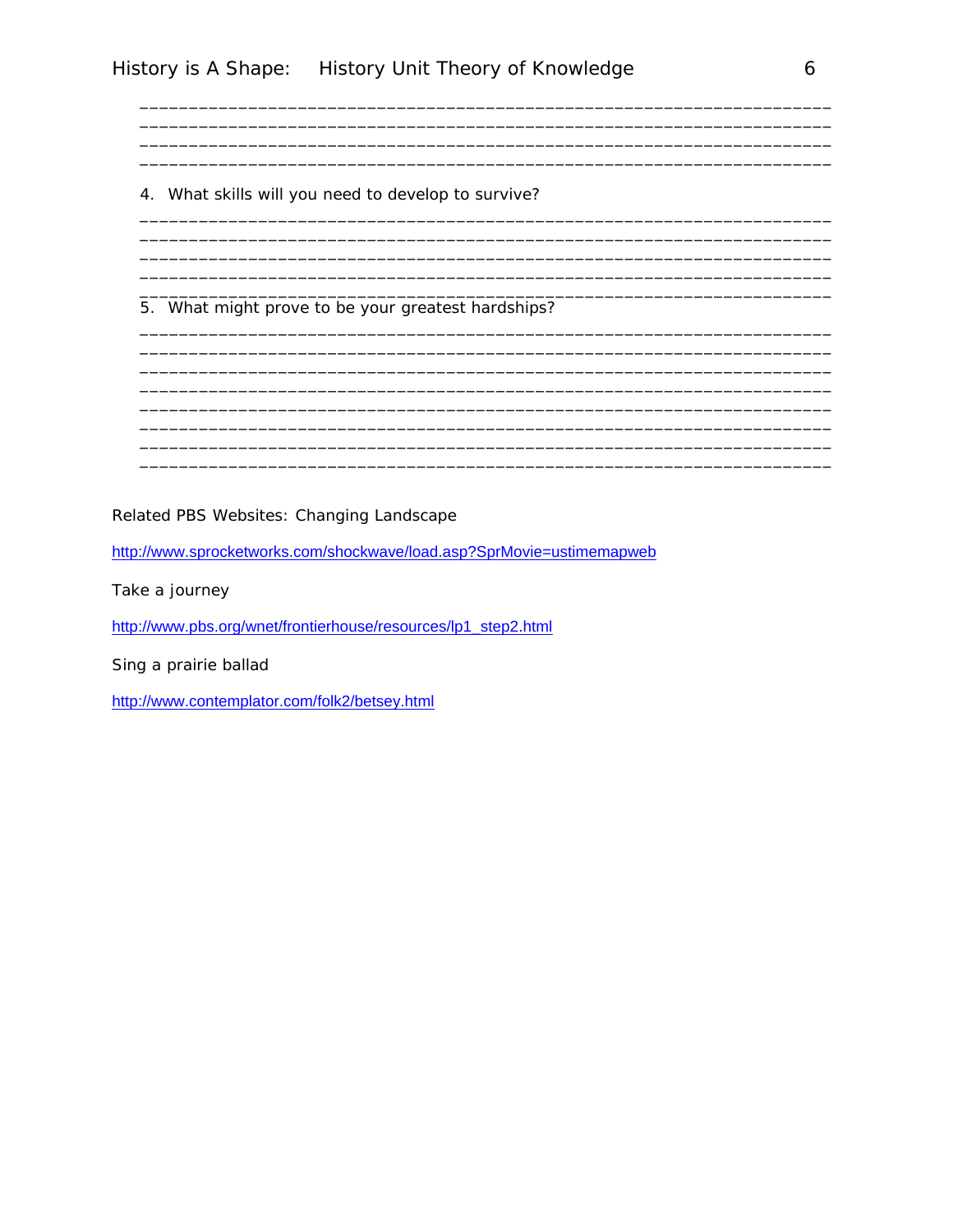

**3 Routes to Montana** Prairie schooner, wagon and oxen = \$400.00Alternative= Train boxcar (will hold family and 6 head of cattle)= \$50.00 (2 week trip) **Steamboat =** 2,200 miles up the Missouri River from St. Louis to Montana. Stop over in Chicago. Cabin fare for the trip was around \$300, with a rate of 12 cents a pound for freight A cow generally weighs about 1, 800 lbs.

| <b>Livestock and</b> |             | saddle bags           |              | tin table      | \$5          |
|----------------------|-------------|-----------------------|--------------|----------------|--------------|
| <b>Supplies</b>      |             | bucket                | \$1          | settings       |              |
| OX                   | \$30-35     | woolen blanket \$2.50 |              |                | \$0.15       |
| \$70-75<br>milk cow  |             | tent                  | $$5 - 15$    | candles        | per<br>pound |
| cattle               | $$8-20$     |                       | \$0.07       | 10-gallon wash |              |
| mule                 | $$10-15$    | nails                 | per<br>pound | tub            | \$1.25       |
| pack horse           | \$25        |                       | \$0.15       | bucket         | \$0.25       |
| riding horse         | up to $$75$ | soap                  | per          |                |              |
| bridle &             | \$3         |                       | pound        | axe/shovel/hoe | \$1.25       |
| blinders             |             | sheet iron stove      | $$15 -$      | hand tools     | \$2.50       |
| tack & harness       | \$5         |                       | 20           |                | \$2.50       |
| mule collar          | \$1.25      | coffee mill           | \$1.00       | rope           |              |
| horse blanket        | \$2         | coffee pot            | \$0.75       | <b>Weapons</b> |              |
| whip                 | \$1         | frying pan            | \$1.50       | rifle          | \$15         |
|                      |             | stew kettle           | \$0.50       |                |              |
| pack saddle          | \$2.50      | bread pan             | \$0.25       |                |              |
| saddle &             | \$5         | butcher knife         | \$0.50       |                |              |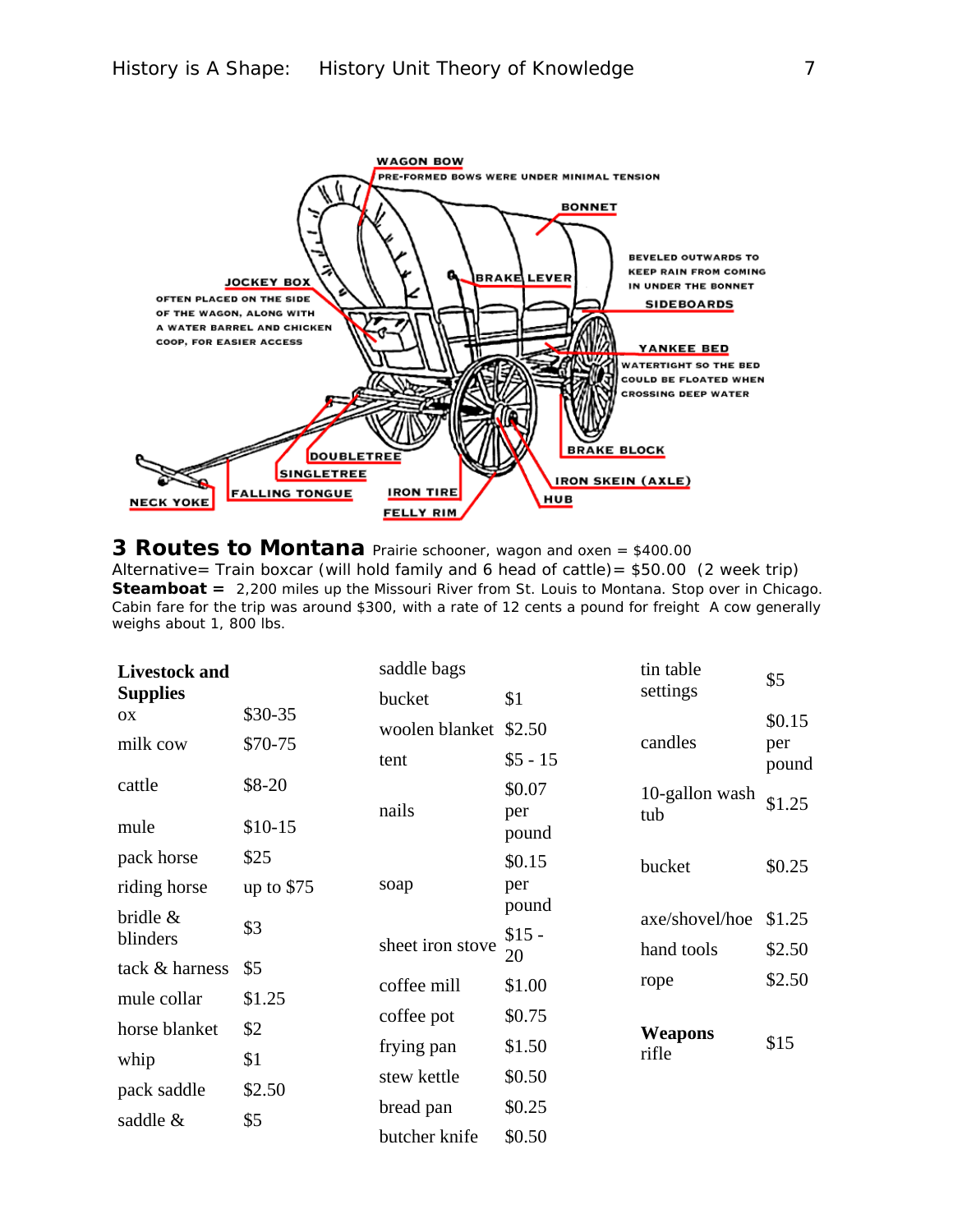| shotgun or            | \$10                   |                                  | gallon                             | lard           | \$0.25 per<br>pound     |
|-----------------------|------------------------|----------------------------------|------------------------------------|----------------|-------------------------|
| musket                |                        | saleratus                        | \$0.12<br>per                      | butter         | $$0.60$ per<br>pound    |
| Colt revolver         | \$25                   |                                  | pound                              | flour          | \$0.06 per              |
| single-shot<br>pistol | \$5                    | tea                              | \$0.60<br>1 <sub>b</sub>           |                | pound                   |
| powder & shot         | \$5                    |                                  | \$0.05                             | coffee         | \$0.20 per<br>pound     |
| hunting knife         | \$1                    | rice                             | per<br>pound                       | sugar          | $$0.10 -$<br>$0.16$ /lb |
| <b>FOOD</b>           |                        | beans                            | \$0.06<br>per                      | rice           | \$0.06 per<br>pound     |
| flour                 | \$0.02<br>per<br>pound | <b>Expenses</b><br>restocking on | pound                              | dried peaches  | \$0.12 per<br>pound     |
| corn meal             | \$0.05<br>per          | the way<br>Indian                |                                    | apples         | \$0.12 per<br>pound     |
|                       | pound<br>\$0.05        | moccasins<br>tanned buffalo      | \$0.50<br>\$4.00                   | saleratus      | $$0.25$ per<br>pound    |
| bacon                 | per<br>pound           | hide                             | from                               | salt           | $$0.03$ per<br>pound    |
| sugar                 | \$0.04<br>per<br>pound | crossing<br>bridges              | $$0.15$ to<br>$$0.50$ per<br>wagon | wheat          | $$1.03$ per<br>bushel   |
| coffee                | \$0.10<br>per          | ferrying rivers                  | $$2 - $5$<br>per                   | oats           | $$1.25$ per<br>bushel   |
|                       | pound<br>\$0.06        | oxen and cows                    | wagon<br>$$50 - 100$               | onions         | $$2.50$ per<br>bushel   |
| dried fruit           | per<br>pound           | wagon                            | \$100.<br>200                      | potatoes       | \$0.75 per<br>bushel    |
| salt                  | \$0.06<br>per          | bacon                            | $$0.25$ per<br>pound               | beans and peas | $$1.50$ per<br>bushel   |
|                       | pound<br>\$0.08        |                                  | \$0.125                            | chickens       | \$1                     |
| pepper                | per                    | pork                             | per<br>pound                       | turkeys        | $$2 - 2.50$             |
|                       | pound<br>\$0.05        | beef                             | \$0.10 per                         | nails          | \$0.17 per<br>pound     |
| lard                  | per<br>pound           | tallow                           | pound<br>$$0.15$ per               | tobacco        | $$0.25$ per<br>pound    |
| vinegar               | \$0.25<br>per          |                                  | pound                              | candles        | \$0.75 per<br>pound     |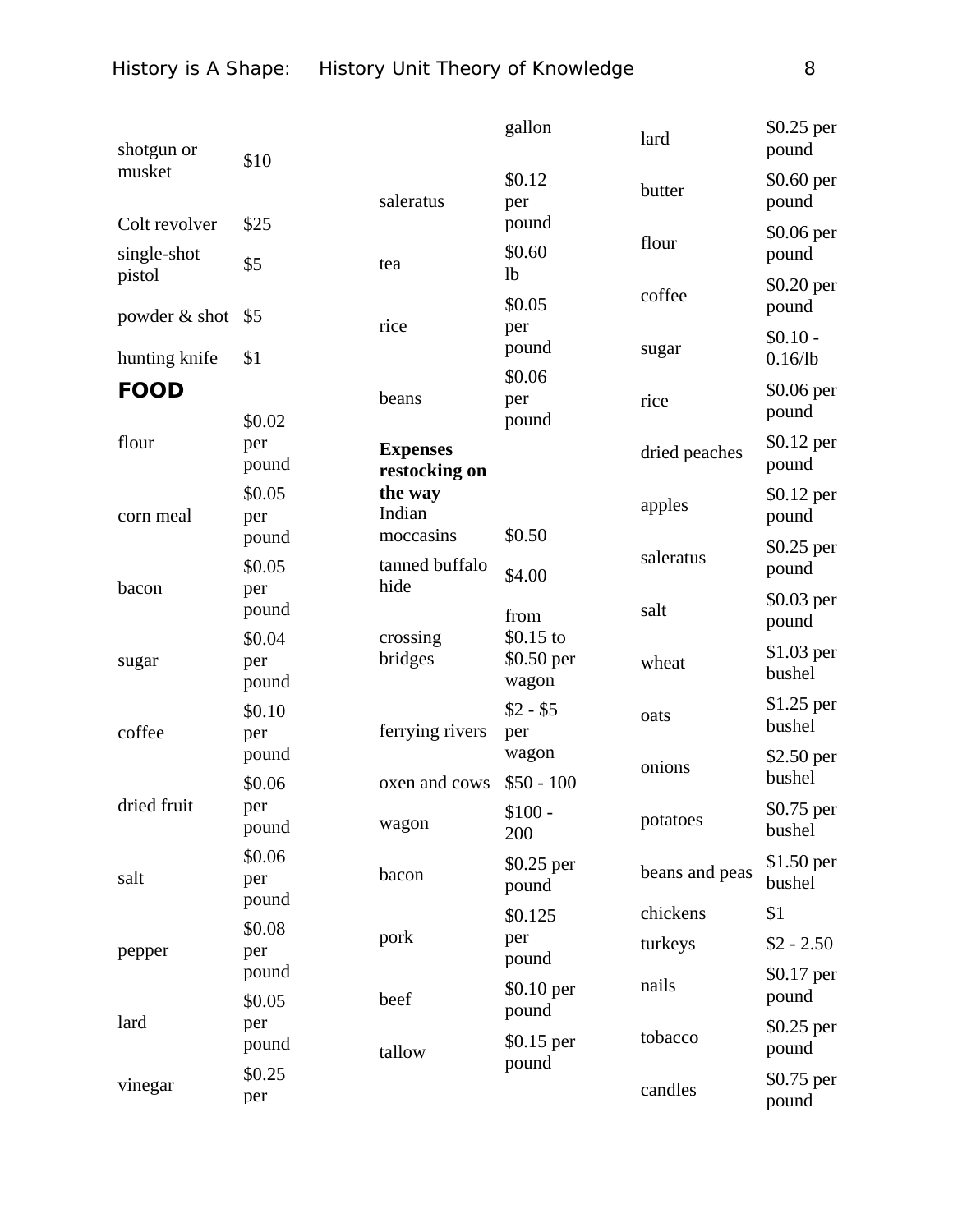# History is A Shape: History Unit Theory of Knowledge 9

| plow iron | \$62.50                                |
|-----------|----------------------------------------|
| lumber    | $$25$ per<br>thousand<br>board<br>feet |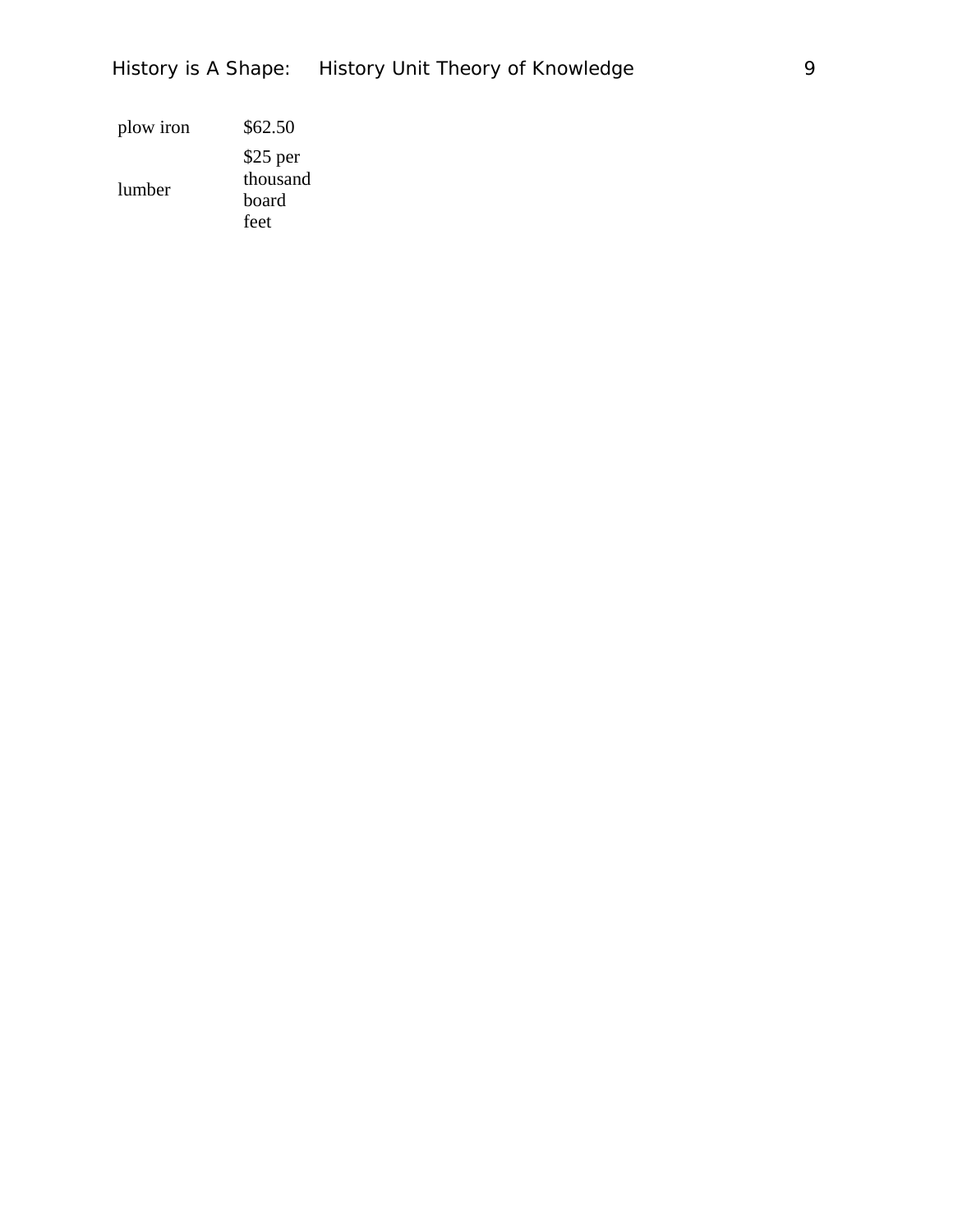

**Survival: Worksheet # 2 Frontier House** 

Settlers on the  $19<sup>th</sup>$  century frontier were faced with the need to keep hungry mouths fed. Your gardening skills along with your knowledge of livestock, hunting, fishing, gathering, salting, smoking, canning and drying are essential to your survival.

You have been on your claim now 3 months; your housing is completed, but your food supply and money is dangerously low. The children as well as your partner are markedly thin. You call a family meeting to discuss the crisis.

The bulk of your homesteader diet must be harvested from your own claim or gathered from the wilderness that surrounds you. It is possible to make the 2-day trip to Hop-Sing's store to buy supplies, but first you must creatively think of new ways to raise money, increase your livestock, or enlarge, protect, and preserve your garden.

First let's check your knowledge of such basic skills as gardening, hunting, fishing, and animal husbandry and poultry care.

#### **Cattle:**

- 1. Your cow just had a new calf. How long will it be before you can count on a milk supply from her? \_
- 2. If you increase your herd, how much grass needs to be available daily for each cow?
- 3. There is a limited water supply available and it is quite a distance from your cabin. How many gallons of water does a cow need to produce 1 gallon of milk?

\_\_\_\_\_\_\_\_\_\_\_\_\_\_\_\_\_\_\_\_\_\_\_\_\_\_\_\_\_\_\_\_\_\_\_\_\_\_\_\_\_\_\_\_\_\_\_\_\_\_\_\_\_\_\_\_\_\_\_\_\_\_\_\_\_

\_\_\_\_\_\_\_\_\_\_\_\_\_\_\_\_\_\_\_\_\_\_\_\_\_\_\_\_\_\_\_\_\_\_\_\_\_\_\_\_\_\_\_\_\_\_\_\_\_\_\_\_\_\_\_\_\_\_\_\_\_\_\_\_\_

\_\_\_\_\_\_\_\_\_\_\_\_\_\_\_\_\_\_\_\_\_\_\_\_\_\_\_\_\_\_\_\_\_\_\_\_\_\_\_\_\_\_\_\_\_\_\_\_\_\_\_\_\_\_\_\_\_\_\_\_\_\_\_\_

- 4. On average, how much milk does a healthy cow produce in one day?
- 5. Based on this figure, how much water will you need to provide daily for each milk cow? \_\_\_\_\_\_\_\_\_\_\_\_\_\_\_\_\_\_\_\_\_\_\_\_\_\_\_\_\_\_\_\_\_\_\_\_\_\_\_\_\_\_\_\_\_\_\_\_\_\_\_\_\_\_\_\_\_\_\_\_
- 6. Your oxen won't breed. What might be the problem?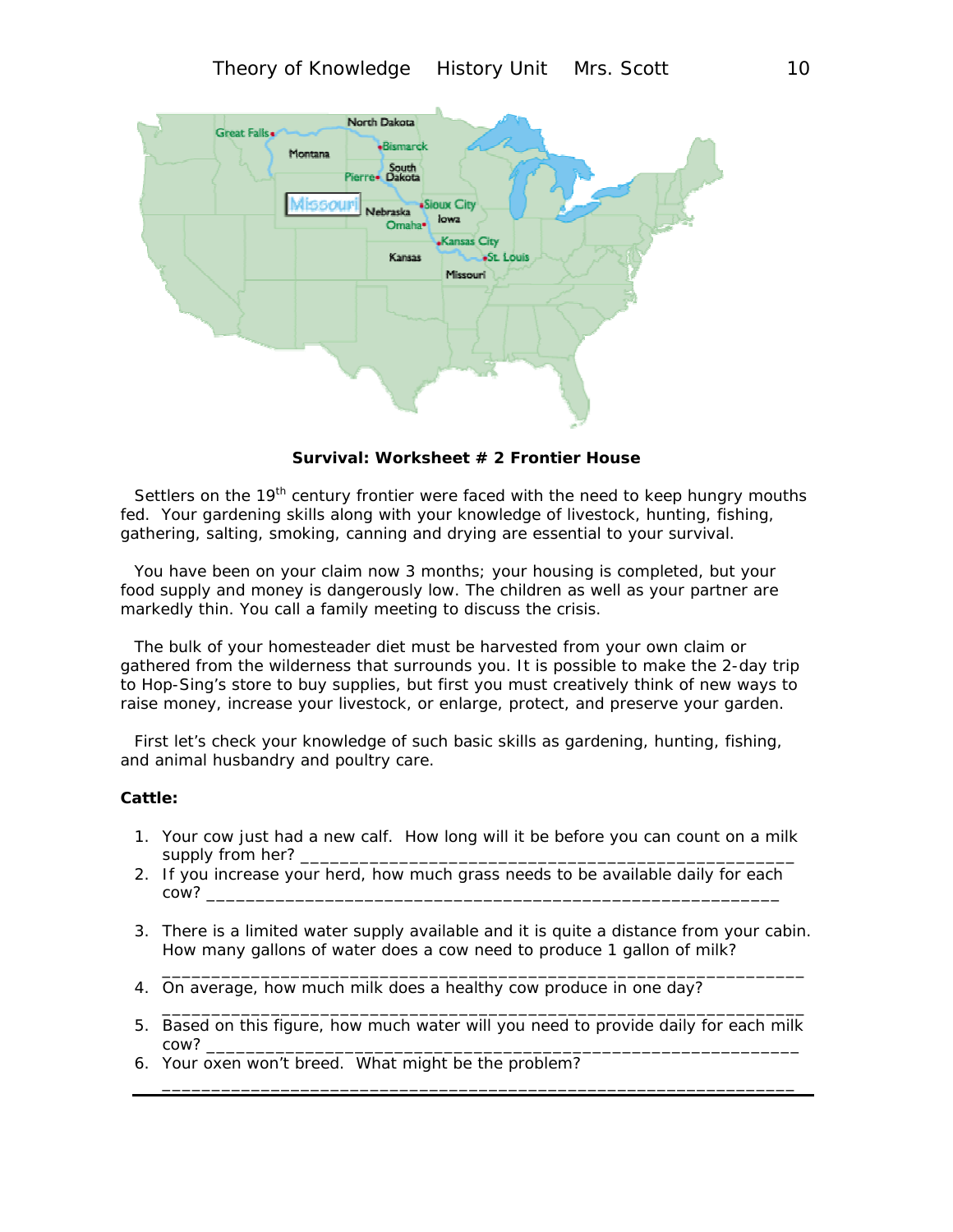- 7. Your claim has no nearby water source so you decide to dig a well. How far must you dig, on average, to hit water?
- 8. You dig down the appropriate depth but find the water too alkaline to drink. What else might you try? \_\_\_\_\_\_\_\_\_\_\_\_\_\_\_\_\_\_\_\_\_\_\_\_\_\_\_\_\_\_\_\_\_\_\_\_\_\_\_\_\_\_\_\_\_\_\_\_\_

\_\_\_\_\_\_\_\_\_\_\_\_\_\_\_\_\_\_\_\_\_\_\_\_\_\_\_\_\_\_\_\_\_\_\_\_\_\_\_\_\_\_\_\_\_\_\_\_\_\_\_\_\_\_\_\_\_\_\_\_\_\_\_\_\_

- 9. You have built an outhouse (privy) with a hole beneath it six feet deep. The hole however is filling fast and the hot summer months have made the smell almost unbearable. What can you do?
- 10. You need a table and a bed but had no room in your prairie schooner to bring furniture from St. Louis. Additionally, to complicate matters, there is nowhere nearby to purchase such furniture and your claim has no trees at your disposal. What could you do? \*\*\* Remember you also need a mattress
- 11.  $\frac{1}{2}$
- 12. It gets very cold during the winter and there are icy drafts that waft through your log cabin. How might you insulate your dwelling?

\_\_\_\_\_\_\_\_\_\_\_\_\_\_\_\_\_\_\_\_\_\_\_\_\_\_\_\_\_\_\_\_\_\_\_\_\_\_\_\_\_\_\_\_\_\_\_\_\_\_\_\_\_\_\_\_\_\_\_\_\_\_\_\_\_

\_\_\_\_\_\_\_\_\_\_\_\_\_\_\_\_\_\_\_\_\_\_\_\_\_\_\_\_\_\_\_\_\_\_\_\_\_\_\_\_\_\_\_\_\_\_\_\_\_\_\_\_\_\_\_\_\_\_\_\_\_\_\_\_\_

\_\_\_\_\_\_\_\_\_\_\_\_\_\_\_\_\_\_\_\_\_\_\_\_\_\_\_\_\_\_\_\_\_\_\_\_\_\_\_\_\_\_\_\_\_\_\_\_\_\_\_\_\_\_\_\_\_\_\_\_\_\_\_\_\_ \_\_\_\_\_\_\_\_\_\_\_\_\_\_\_\_\_\_\_\_\_\_\_\_\_\_\_\_\_\_\_\_\_\_\_\_\_\_\_\_\_\_\_\_\_\_\_\_\_\_\_\_\_\_\_\_\_\_\_\_\_\_\_\_

13. 13. When the first blizzard came you were in the barn and found the visibility so bad that you could not find the way to the house. Disoriented you headed in the wrong direction and almost froze to death since no one was home. What can you do to keep this from happening in the future?

\_\_\_\_\_\_\_\_\_\_\_\_\_\_\_\_\_\_\_\_\_\_\_\_\_\_\_\_\_\_\_\_\_\_\_\_\_\_\_\_\_\_\_\_\_\_\_\_\_\_\_\_\_\_\_\_\_\_\_\_\_\_\_\_\_\_\_\_

14. You want to plant a "kitchen garden" that would supply greens, peas, radishes squash, potatoes, bean, and pumpkins. Which of these do you plant in the spring? Which of these must be planted in the summer?

Spring Summer

15 What can you do to keep your milk, cheese, and eggs from spoiling?

16 How will you know when your cast- iron oven is ready for baking pastries? Not too hot or too cold?

\_\_\_\_\_\_\_\_\_\_\_\_\_\_\_\_\_\_\_\_\_\_\_\_\_\_\_\_\_\_\_\_\_\_\_\_\_\_\_\_\_\_\_\_\_\_\_\_\_\_\_\_\_\_\_\_\_\_\_\_\_\_\_\_

17. If you build a log ice house with cut blocks of ice from winter creeks, separated by layers of straw and sawdust, how long can you expect your ice to last?\_\_\_\_\_\_\_\_\_\_\_\_\_\_\_\_\_\_\_\_\_\_\_\_\_\_\_\_\_\_\_\_\_\_\_\_\_\_\_\_\_\_\_\_\_\_\_\_\_\_\_\_\_\_\_\_\_\_\_\_\_\_

18 You have received a letter from a nearby cattle rancher that they will be conducting a drive through your property. What must you do to prepare?

19 Your horse is fond of eating nails. He just ate two or three that were dislodged from the barn and days later you notice he seems to be suffering from acute indigestion and pain. What can you do to keep him from dying?\_\_\_\_\_\_\_\_\_\_\_\_\_\_\_\_\_\_\_\_\_\_\_\_\_\_\_\_\_\_\_\_\_\_\_\_\_\_\_\_\_\_\_\_\_\_\_\_\_\_\_\_\_\_\_\_\_\_\_\_\_\_\_

\_\_\_\_\_\_\_\_\_\_\_\_\_\_\_\_\_\_\_\_\_\_\_\_\_\_\_\_\_\_\_\_\_\_\_\_\_\_\_\_\_\_\_\_\_\_\_\_\_\_\_\_\_\_\_\_\_\_\_\_\_\_\_\_\_\_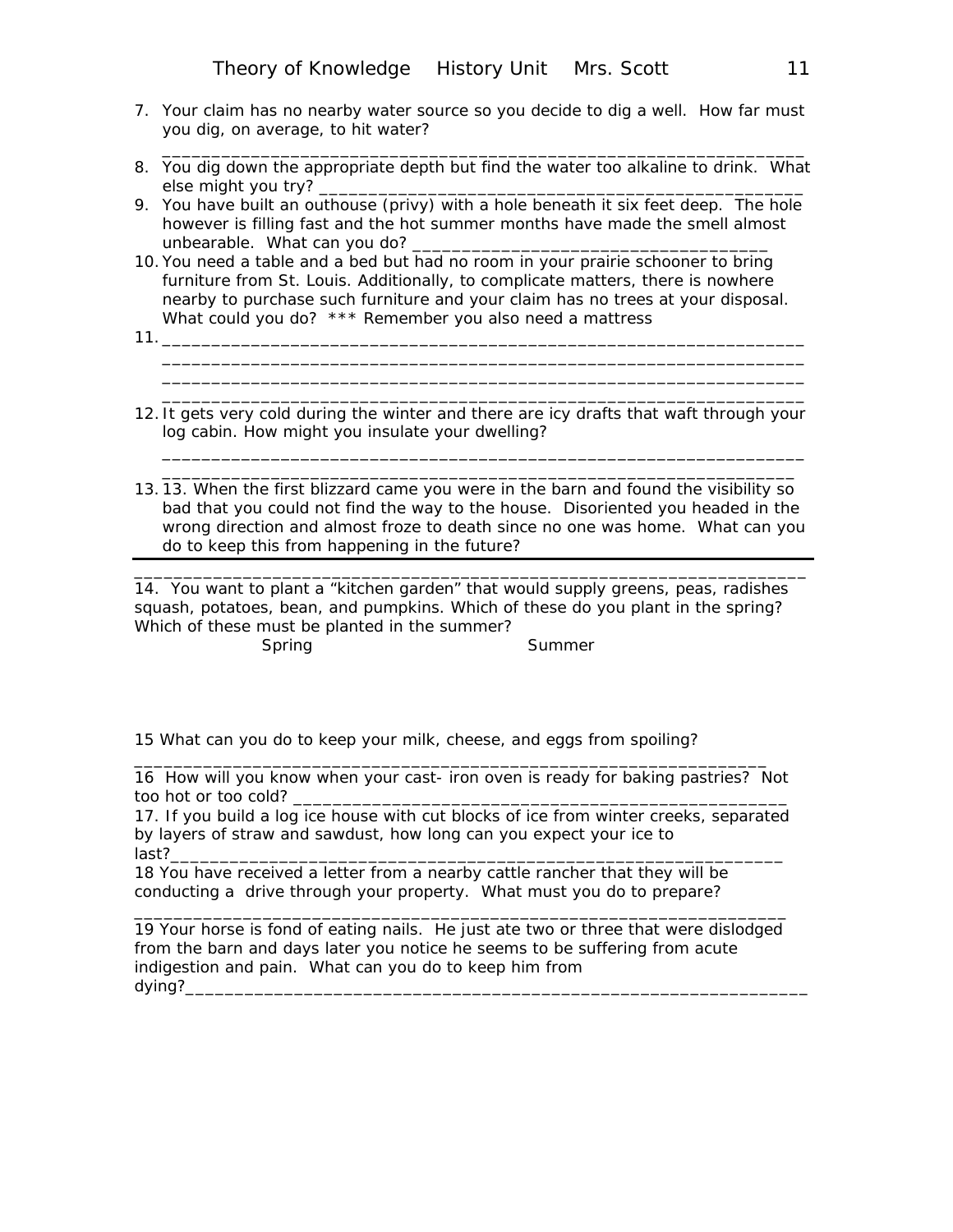#### **Chickens:**

20. Your hens have stop laying for some time, what could be causing this?

- A. You moved them to a different location
- B. You changed their feed
- C. They are getting 10 hours of light a day.
- D. Their feed has 10% protein.
- E. Your rooster died
- F. Your family dog keeps barking at them.

21. How many eggs might you expect a healthy chicken to lay in one day?

22. Is it all right to just let chickens range free?

#### **Preserving Food:**

23. Since many fruits and vegetables perish quickly, what are some techniques you could use to preserve your apples, potatoes, and onions during the hot summer months?

\_\_\_\_\_\_\_\_\_\_\_\_\_\_\_\_\_\_\_\_\_\_\_\_\_\_\_\_\_\_\_\_\_\_\_\_\_\_\_\_\_\_\_\_\_\_\_\_\_\_\_\_\_\_\_\_\_\_\_\_\_\_\_\_\_\_\_\_ \_\_\_\_\_\_\_\_\_\_\_\_\_\_\_\_\_\_\_\_\_\_\_\_\_\_\_\_\_\_\_\_\_\_\_\_\_\_\_\_\_\_\_\_\_\_\_\_\_\_\_\_\_\_\_\_\_\_\_\_\_\_\_\_\_\_\_\_ \_\_\_\_\_\_\_\_\_\_\_\_\_\_\_\_\_\_\_\_\_\_\_\_\_\_\_\_\_\_\_\_\_\_\_\_\_\_\_\_\_\_\_\_\_\_\_\_\_\_\_\_\_\_\_\_\_\_\_\_\_\_\_\_\_\_\_\_

\_\_\_\_\_\_\_\_\_\_\_\_\_\_\_\_\_\_\_\_\_\_\_\_\_\_\_\_\_\_\_\_\_\_\_\_\_\_\_\_\_\_\_\_\_\_\_\_\_\_\_\_\_\_\_\_\_\_\_\_\_\_\_\_\_\_\_\_

24. You've decided to raise bees, rabbits, pigs, sheep, or goats for personal food stock and for future revenue. Which endeavor will guarantee the greatest return for your investment and effort? Why?

\_\_\_\_\_\_\_\_\_\_\_\_\_\_\_\_\_\_\_\_\_\_\_\_\_\_\_\_\_\_\_\_\_\_\_\_\_\_\_\_\_\_\_\_\_\_\_\_\_\_\_\_\_\_\_\_\_\_\_\_\_\_\_\_\_\_\_\_ \_\_\_\_\_\_\_\_\_\_\_\_\_\_\_\_\_\_\_\_\_\_\_\_\_\_\_\_\_\_\_\_\_\_\_\_\_\_\_\_\_\_\_\_\_\_\_\_\_\_\_\_\_\_\_\_\_\_\_\_\_\_\_\_\_\_\_\_

25. Think of some innovative ways to raise money? What service can you provide? What can you trade or make to generate money?

\_\_\_\_\_\_\_\_\_\_\_\_\_\_\_\_\_\_\_\_\_\_\_\_\_\_\_\_\_\_\_\_\_\_\_\_\_\_\_\_\_\_\_\_\_\_\_\_\_\_\_\_\_\_\_\_\_\_\_\_\_\_\_\_\_\_\_\_

\_\_\_\_\_\_\_\_\_\_\_\_\_\_\_\_\_\_\_\_\_\_\_\_\_\_\_\_\_\_\_\_\_\_\_\_\_\_\_\_\_\_\_\_\_\_\_\_\_\_\_\_\_\_\_\_\_\_\_\_\_\_\_\_\_\_\_\_ \_\_\_\_\_\_\_\_\_\_\_\_\_\_\_\_\_\_\_\_\_\_\_\_\_\_\_\_\_\_\_\_\_\_\_\_\_\_\_\_\_\_\_\_\_\_\_\_\_\_\_\_\_\_\_\_\_\_\_\_\_\_\_\_\_\_\_\_

\_\_\_\_\_\_\_\_\_\_\_\_\_\_\_\_\_\_\_\_\_\_\_\_\_\_\_\_\_\_\_\_\_\_\_\_\_\_\_\_\_\_\_\_\_\_\_\_\_\_\_\_\_\_\_\_\_\_\_\_\_\_\_\_\_\_\_\_ \_\_\_\_\_\_\_\_\_\_\_\_\_\_\_\_\_\_\_\_\_\_\_\_\_\_\_\_\_\_\_\_\_\_\_\_\_\_\_\_\_\_\_\_\_\_\_\_\_\_\_\_\_\_\_\_\_\_\_\_\_\_\_\_\_\_\_\_ \_\_\_\_\_\_\_\_\_\_\_\_\_\_\_\_\_\_\_\_\_\_\_\_\_\_\_\_\_\_\_\_\_\_\_\_\_\_\_\_\_\_\_\_\_\_\_\_\_\_\_\_\_\_\_\_\_\_\_\_\_\_\_\_\_\_\_\_

 $\overline{\phantom{a}}$  , and the contribution of the contribution of the contribution of the contribution of the contribution of the contribution of the contribution of the contribution of the contribution of the contribution of the

\_\_\_\_\_\_\_\_\_\_\_\_\_\_\_\_\_\_\_\_\_\_\_\_\_\_\_\_\_\_\_\_\_\_\_\_\_\_\_\_\_\_\_\_\_\_\_\_\_\_\_\_\_\_\_\_\_\_\_\_\_\_\_\_\_\_\_\_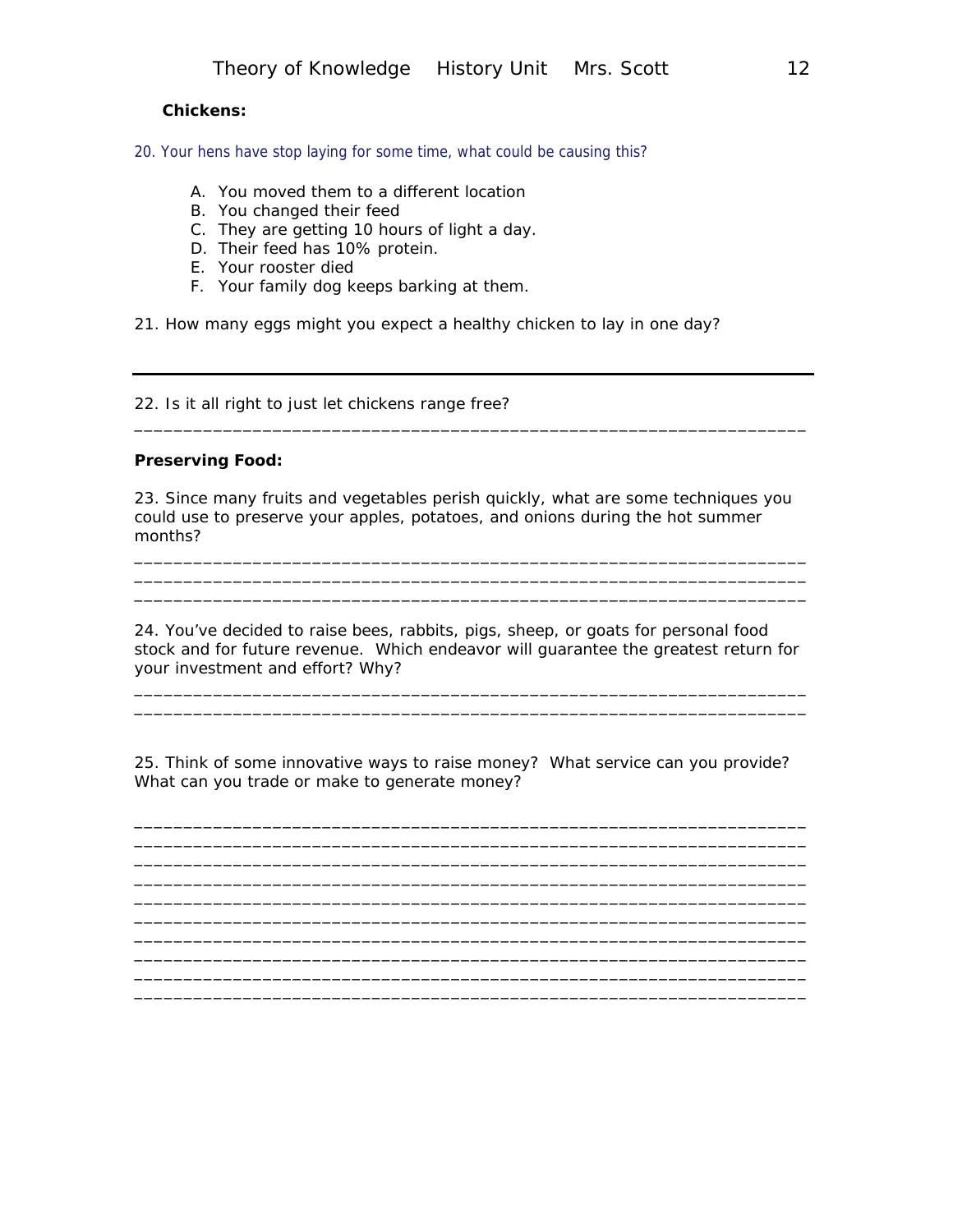# Activity Day #3: The Frontier Schoolhouse

You have been 5 months on your claim and are now prospering. Your butter and egg business is doing well and you are able to barter or provide services to neighboring homesteaders. The profits from these activities not only sustain you but also leave you with a slight surplus. You must now decide how to best use these extra funds. After thinking it over and considering all the options, both you and your spouse realize that you still have one unmet need, education. Your children along with those from other families on the prairie lack schooling. In addition to what you perceive as a pressing need, Montana passed a law earlier this year (1883) that made education compulsory throughout the Montana territories. This responsibility cannot be put off any longer.

Although you need the helping hands around the farm, you feel the children's education must come first. You call a meeting with other nearby homestead couples, the purpose of which is to **gain support, raise funding, procure a schoolhouse, hire a teacher (set his/her salary), procure necessary supplies and furniture, devise a workable school calendar, and suggest an appropriate curriculum**. First send out a notice of the proposed schoolhouse meeting agenda so that each family can consider their wishes before they meet. After a "week" has passed (20 minutes for class purposes) bring all the prairie families together in a "town-hall" meeting at your house to discuss and vote on the proposed agenda.

Remember to keep in mind several considerations:

- your proposed "schoolhouse" must meet the needs of diverse students ranging in age from 6 to 15
- married women are not allowed to teach
- there are no textbooks
- the average annual salary for teachers in Montana during the 1880's is \$54.50 for female teachers and \$71.40 for male teachers.

**Agenda consideration #1.** How much money will you need to raise collectively to house and furnish the school with appropriate supplies? You must also consider the annual teacher salary that must come collectively from your pockets.

\_\_\_\_\_\_\_\_\_\_\_\_\_\_\_\_\_\_\_\_\_\_\_\_\_\_\_\_\_\_\_\_\_\_\_\_\_\_\_\_\_\_\_\_\_\_\_\_\_\_\_\_\_\_\_\_\_\_\_\_\_\_\_\_\_\_\_\_\_\_\_\_\_\_\_\_ \_\_\_\_\_\_\_\_\_\_\_\_\_\_\_\_\_\_\_\_\_\_\_\_\_\_\_\_\_\_\_\_\_\_\_\_\_\_\_\_\_\_\_\_\_\_\_\_\_\_\_\_\_\_\_\_\_\_\_\_\_\_\_\_\_\_\_\_\_\_\_\_\_\_\_\_

**Agenda consideration #2:** Where should the school house be located and what will be the school calendar (months of year and daily hours)?

**\_\_\_\_\_\_\_\_\_\_\_\_\_\_\_\_\_\_\_\_\_\_\_\_\_\_\_\_\_\_\_\_\_\_\_\_\_\_\_\_\_\_\_\_\_\_\_\_\_\_\_\_\_\_\_\_\_\_\_\_\_\_\_\_\_\_\_\_ \_\_\_\_\_\_\_\_\_\_\_\_\_\_\_\_\_\_\_\_\_\_\_\_\_\_\_\_\_\_\_\_\_\_\_\_\_\_\_\_\_\_\_\_\_\_\_\_\_\_\_\_\_\_\_\_\_\_\_\_\_\_\_\_\_\_\_\_**

\_\_\_\_\_\_\_\_\_\_\_\_\_\_\_\_\_\_\_\_\_\_\_\_\_\_\_\_\_\_\_\_\_\_\_\_\_\_\_\_\_\_\_\_\_\_\_\_\_\_\_\_\_\_\_\_\_\_\_\_\_\_\_\_\_\_\_\_\_\_\_\_\_\_\_\_ \_\_\_\_\_\_\_\_\_\_\_\_\_\_\_\_\_\_\_\_\_\_\_\_\_\_\_\_\_\_\_\_\_\_\_\_\_\_\_\_\_\_\_\_\_\_\_\_\_\_\_\_\_\_\_\_\_\_\_\_\_\_\_\_\_\_\_\_\_\_\_\_\_\_\_\_ \_\_\_\_\_\_\_\_\_\_\_\_\_\_\_\_\_\_\_\_\_\_\_\_\_\_\_\_\_\_\_\_\_\_\_\_\_\_\_\_\_\_\_\_\_\_\_\_\_\_\_\_\_\_\_\_\_\_\_\_\_\_\_\_\_\_\_\_\_\_\_\_\_\_\_\_ \_\_\_\_\_\_\_\_\_\_\_\_\_\_\_\_\_\_\_\_\_\_\_\_\_\_\_\_\_\_\_\_\_\_\_\_\_\_\_\_\_\_\_\_\_\_\_\_\_\_\_\_\_\_\_\_\_\_\_\_\_\_\_\_\_\_\_\_\_\_\_\_\_\_\_\_ \_\_\_\_\_\_\_\_\_\_\_\_\_\_\_\_\_\_\_\_\_\_\_\_\_\_\_\_\_\_\_\_\_\_\_\_\_\_\_\_\_\_\_\_\_\_\_\_\_\_\_\_\_\_\_\_\_\_\_\_\_\_\_\_\_\_\_\_\_\_\_\_\_\_\_\_

**Agenda consideration #3:** What subjects should be taught?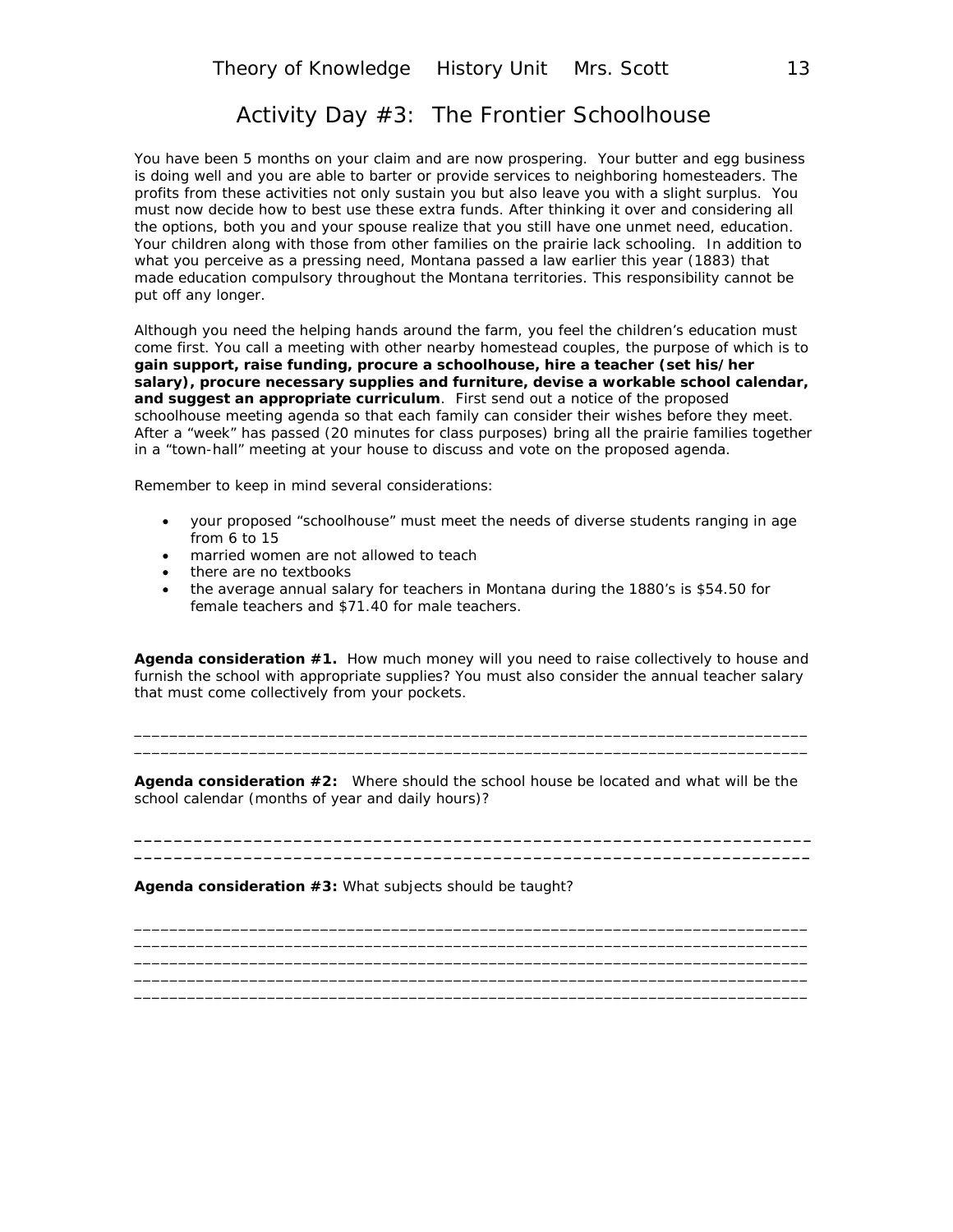**Agenda consideration #4:** Since there is a teacher shortage out West and no one outside the territories has answered your request for the position, who amongst the homesteaders (your fellow classmates) would make the best schoolteacher? Outline their daily duties, find them housing, and set the rules by which they must abide.

\_\_\_\_\_\_\_\_\_\_\_\_\_\_\_\_\_\_\_\_\_\_\_\_\_\_\_\_\_\_\_\_\_\_\_\_\_\_\_\_\_\_\_\_\_\_\_\_\_\_\_\_\_\_\_\_\_\_\_\_\_\_\_\_\_\_\_\_\_\_\_\_\_\_\_\_ \_\_\_\_\_\_\_\_\_\_\_\_\_\_\_\_\_\_\_\_\_\_\_\_\_\_\_\_\_\_\_\_\_\_\_\_\_\_\_\_\_\_\_\_\_\_\_\_\_\_\_\_\_\_\_\_\_\_\_\_\_\_\_\_\_\_\_\_\_\_\_\_\_\_\_\_ \_\_\_\_\_\_\_\_\_\_\_\_\_\_\_\_\_\_\_\_\_\_\_\_\_\_\_\_\_\_\_\_\_\_\_\_\_\_\_\_\_\_\_\_\_\_\_\_\_\_\_\_\_\_\_\_\_\_\_\_\_\_\_\_\_\_\_\_\_\_\_\_\_\_\_\_ \_\_\_\_\_\_\_\_\_\_\_\_\_\_\_\_\_\_\_\_\_\_\_\_\_\_\_\_\_\_\_\_\_\_\_\_\_\_\_\_\_\_\_\_\_\_\_\_\_\_\_\_\_\_\_\_\_\_\_\_\_\_\_\_\_\_\_\_\_\_\_\_\_\_\_\_

\_\_\_\_\_\_\_\_\_\_\_\_\_\_\_\_\_\_\_\_\_\_\_\_\_\_\_\_\_\_\_\_\_\_\_\_\_\_\_\_\_\_\_\_\_\_\_\_\_\_\_\_\_\_\_\_\_\_\_\_\_\_\_\_\_\_\_\_\_\_\_\_\_\_\_\_

**Agenda consideration #5:** Since you will have students ranging from grades one through 8 in your one-room schoolhouse, how will you instruct the teacher to divide the day and plan for his/her diverse students?

\_\_\_\_\_\_\_\_\_\_\_\_\_\_\_\_\_\_\_\_\_\_\_\_\_\_\_\_\_\_\_\_\_\_\_\_\_\_\_\_\_\_\_\_\_\_\_\_\_\_\_\_\_\_\_\_\_\_\_\_\_\_\_\_\_\_\_\_\_\_\_\_\_\_\_\_ \_\_\_\_\_\_\_\_\_\_\_\_\_\_\_\_\_\_\_\_\_\_\_\_\_\_\_\_\_\_\_\_\_\_\_\_\_\_\_\_\_\_\_\_\_\_\_\_\_\_\_\_\_\_\_\_\_\_\_\_\_\_\_\_\_\_\_\_\_\_\_\_\_\_\_\_  $\_$  , and the set of the set of the set of the set of the set of the set of the set of the set of the set of the set of the set of the set of the set of the set of the set of the set of the set of the set of the set of th

\_\_\_\_\_\_\_\_\_\_\_\_\_\_\_\_\_\_\_\_\_\_\_\_\_\_\_\_\_\_\_\_\_\_\_\_\_\_\_\_\_\_\_\_\_\_\_\_\_\_\_\_\_\_\_\_\_\_\_\_\_\_\_\_\_\_\_\_\_\_\_\_\_\_\_\_

\_\_\_\_\_\_\_\_\_\_\_\_\_\_\_\_\_\_\_\_\_\_\_\_\_\_\_\_\_\_\_\_\_\_\_\_\_\_\_\_\_\_\_\_\_\_\_\_\_\_\_\_\_\_\_\_\_\_\_\_\_\_\_\_\_\_\_\_\_\_\_\_\_\_\_\_

\_\_\_\_\_\_\_\_\_\_\_\_\_\_\_\_\_\_\_\_\_\_\_\_\_\_\_\_\_\_\_\_\_\_\_\_\_\_\_\_\_\_\_\_\_\_\_\_\_\_\_\_\_\_\_\_\_\_\_\_\_\_\_\_\_\_\_\_\_\_\_\_\_\_\_\_

\_\_\_\_\_\_\_\_\_\_\_\_\_\_\_\_\_\_\_\_\_\_\_\_\_\_\_\_\_\_\_\_\_\_\_\_\_\_\_\_\_\_\_\_\_\_\_\_\_\_\_\_\_\_\_\_\_\_\_\_\_\_\_\_\_\_\_\_\_\_\_\_\_\_\_\_

\_\_\_\_\_\_\_\_\_\_\_\_\_\_\_\_\_\_\_\_\_\_\_\_\_\_\_\_\_\_\_\_\_\_\_\_\_\_\_\_\_\_\_\_\_\_\_\_\_\_\_\_\_\_\_\_\_\_\_\_\_\_\_\_\_\_\_\_\_\_\_\_\_\_\_\_  $\mathcal{L}_\mathcal{L} = \mathcal{L}_\mathcal{L} = \mathcal{L}_\mathcal{L} = \mathcal{L}_\mathcal{L} = \mathcal{L}_\mathcal{L} = \mathcal{L}_\mathcal{L} = \mathcal{L}_\mathcal{L} = \mathcal{L}_\mathcal{L} = \mathcal{L}_\mathcal{L} = \mathcal{L}_\mathcal{L} = \mathcal{L}_\mathcal{L} = \mathcal{L}_\mathcal{L} = \mathcal{L}_\mathcal{L} = \mathcal{L}_\mathcal{L} = \mathcal{L}_\mathcal{L} = \mathcal{L}_\mathcal{L} = \mathcal{L}_\mathcal{L}$ \_\_\_\_\_\_\_\_\_\_\_\_\_\_\_\_\_\_\_\_\_\_\_\_\_\_\_\_\_\_\_\_\_\_\_\_\_\_\_\_\_\_\_\_\_\_\_\_\_\_\_\_\_\_\_\_\_\_\_\_\_\_\_\_\_\_\_\_\_\_\_\_\_\_\_\_

\_\_\_\_\_\_\_\_\_\_\_\_\_\_\_\_\_\_\_\_\_\_\_\_\_\_\_\_\_\_\_\_\_\_\_\_\_\_\_\_\_\_\_\_\_\_\_\_\_\_\_\_\_\_\_\_\_\_\_\_\_\_\_\_\_\_\_\_\_\_\_\_\_\_\_

**Agenda consideration #6:** In 1883 over 45 % of the children did not attend school in Montana. What are the positives and negatives of the children attending school

For the Children?

For the Parents?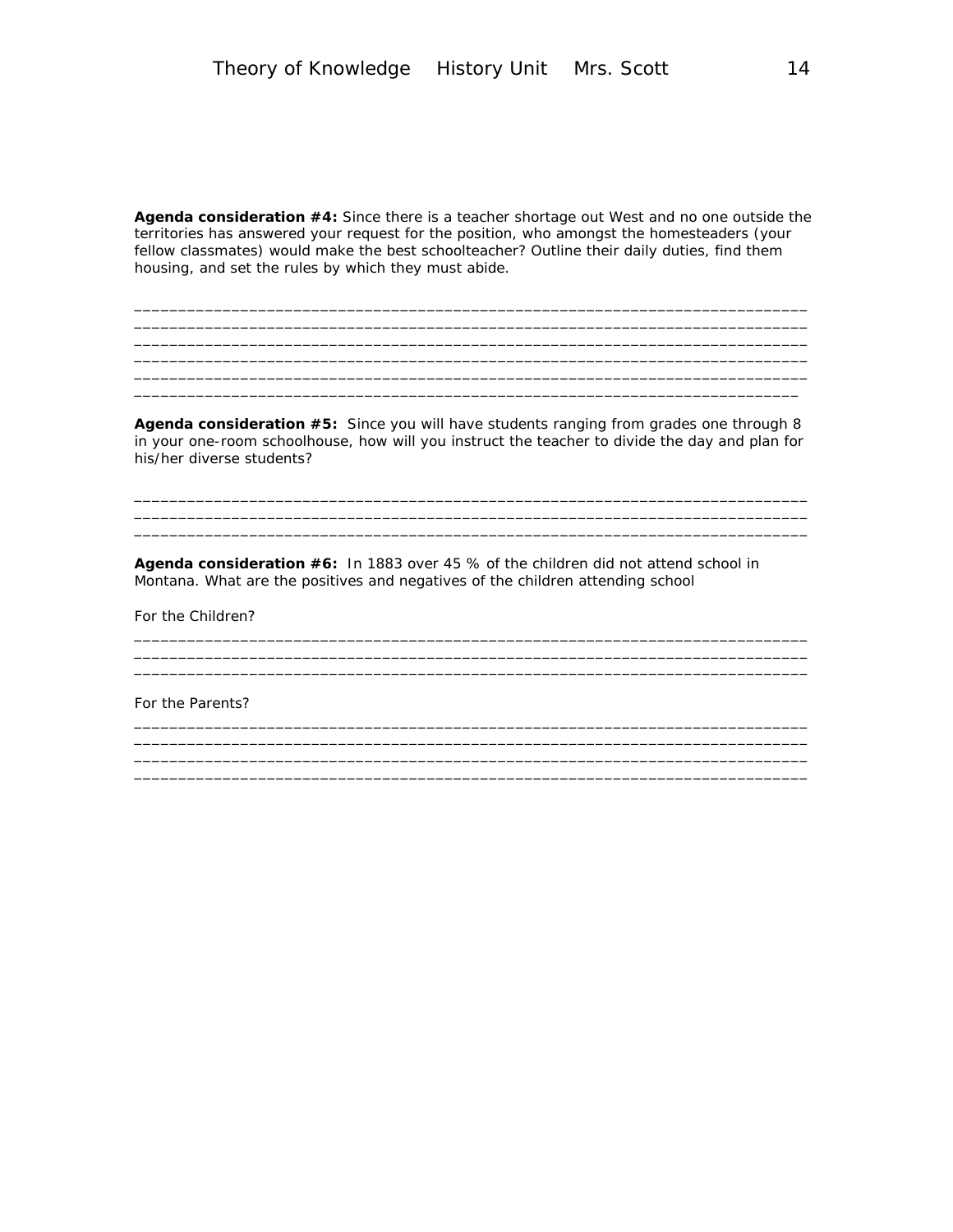# Activity Day # 4: Frontier House: Reckoning

It is harvest time in Montana. You have just finished putting up the hay, chopping wood for winter, slaughtering your pigs and cattle, and pickling and preserving your food. You decide to have a celebration much like early pioneers and plan a harvest festival. You plan to invite 20 to 50 people from farms 10 to 20 miles from your settlement. How will you feed them and what games, activities, and competitions will you host? The purpose of your fair is to celebrate a bountiful harvest, show off your skills and accomplishments, and develop a sense of social community with the surrounding homesteaders.

What foods in what quantities will you prepare to feed 50 people?

\_\_\_\_\_\_\_\_\_\_\_\_\_\_\_\_\_\_\_\_\_\_\_\_\_\_\_\_\_\_\_\_\_\_\_\_\_\_\_\_\_\_\_\_\_\_\_\_\_\_\_\_\_\_\_\_\_ \_\_\_\_\_\_\_\_\_\_\_\_\_\_\_\_\_\_\_\_\_\_\_\_\_\_\_\_\_\_\_\_\_\_\_\_\_\_\_\_\_\_\_\_\_\_\_\_\_\_\_\_\_\_\_\_\_

\_\_\_\_\_\_\_\_\_\_\_\_\_\_\_\_\_\_\_\_\_\_\_\_\_\_\_\_\_\_\_\_\_\_\_\_\_\_\_\_\_\_\_\_\_\_\_\_\_\_\_\_\_\_\_\_\_ \_\_\_\_\_\_\_\_\_\_\_\_\_\_\_\_\_\_\_\_\_\_\_\_\_\_\_\_\_\_\_\_\_\_\_\_\_\_\_\_\_\_\_\_\_\_\_\_\_\_\_\_\_\_\_\_\_ \_\_\_\_\_\_\_\_\_\_\_\_\_\_\_\_\_\_\_\_\_\_\_\_\_\_\_\_\_\_\_\_\_\_\_\_\_\_\_\_\_\_\_\_\_\_\_\_\_\_\_\_\_\_\_\_\_

\_\_\_\_\_\_\_\_\_\_\_\_\_\_\_\_\_\_\_\_\_\_\_\_\_\_\_\_\_\_\_\_\_\_\_\_\_\_\_\_\_\_\_\_\_\_\_\_\_\_\_\_\_\_\_\_\_ \_\_\_\_\_\_\_\_\_\_\_\_\_\_\_\_\_\_\_\_\_\_\_\_\_\_\_\_\_\_\_\_\_\_\_\_\_\_\_\_\_\_\_\_\_\_\_\_\_\_\_\_\_\_\_\_\_ \_\_\_\_\_\_\_\_\_\_\_\_\_\_\_\_\_\_\_\_\_\_\_\_\_\_\_\_\_\_\_\_\_\_\_\_\_\_\_\_\_\_\_\_\_\_\_\_\_\_\_\_\_\_\_\_\_

\_\_\_\_\_\_\_\_\_\_\_\_\_\_\_\_\_\_\_\_\_\_\_\_\_\_\_\_\_\_\_\_\_\_\_\_\_\_\_\_\_\_\_\_\_\_\_\_\_\_\_\_\_\_\_\_\_ \_\_\_\_\_\_\_\_\_\_\_\_\_\_\_\_\_\_\_\_\_\_\_\_\_\_\_\_\_\_\_\_\_\_\_\_\_\_\_\_\_\_\_\_\_\_\_\_\_\_\_\_\_\_\_

\_\_\_\_\_\_\_\_\_\_\_\_\_\_\_\_\_\_\_\_\_\_\_\_\_\_\_\_\_\_\_\_\_\_\_\_\_\_\_\_\_\_\_\_\_\_\_\_\_\_\_\_\_\_\_\_\_ \_\_\_\_\_\_\_\_\_\_\_\_\_\_\_\_\_\_\_\_\_\_\_\_\_\_\_\_\_\_\_\_\_\_\_\_\_\_\_\_\_\_\_\_\_\_\_\_\_\_\_\_\_\_\_\_\_

\_\_\_\_\_\_\_\_\_\_\_\_\_\_\_\_\_\_\_\_\_\_\_\_\_\_\_\_\_\_\_\_\_\_\_\_\_\_\_\_\_\_\_\_\_\_\_\_\_\_\_\_\_\_\_\_\_

\_\_\_\_\_\_\_\_\_\_\_\_\_\_\_\_\_\_\_\_\_\_\_\_\_\_\_\_\_\_\_\_\_\_\_\_\_\_\_\_\_\_\_\_\_\_\_\_\_\_\_\_\_ Devise three games/activities in which the children can participate.

\_\_\_\_\_\_\_\_\_\_\_\_\_\_\_\_\_\_\_\_\_\_\_\_\_\_\_\_\_\_\_\_\_\_\_\_\_\_\_\_\_\_\_\_\_\_\_\_\_\_\_\_\_ Create three games/competitions in which the men can participate.

\_\_\_\_\_\_\_\_\_\_\_\_\_\_\_\_\_\_\_\_\_\_\_\_\_\_\_\_\_\_\_\_\_\_\_\_\_\_\_\_\_\_\_\_\_\_\_\_\_\_\_\_\_

Create one activity in which husband/wife teams can compete?

How can you show off your homesteading skills and possibly win a ribbon to boot?

\_\_\_\_\_\_\_\_\_\_\_\_\_\_\_\_\_\_\_\_\_\_\_\_\_\_\_\_\_\_\_\_\_\_\_\_\_\_\_\_\_\_\_\_\_\_\_\_\_\_\_\_\_

According to historical research gathered on the homestead pioneers, on average, only one family out of the three will be successfully prepared for winter. Based upon your knowledge of the three families up to this point, the Klune's, the Glenn's, and the Brooks', which two families do you think will fail? Which one will survive? Provide reasons for your assessments of the three families.